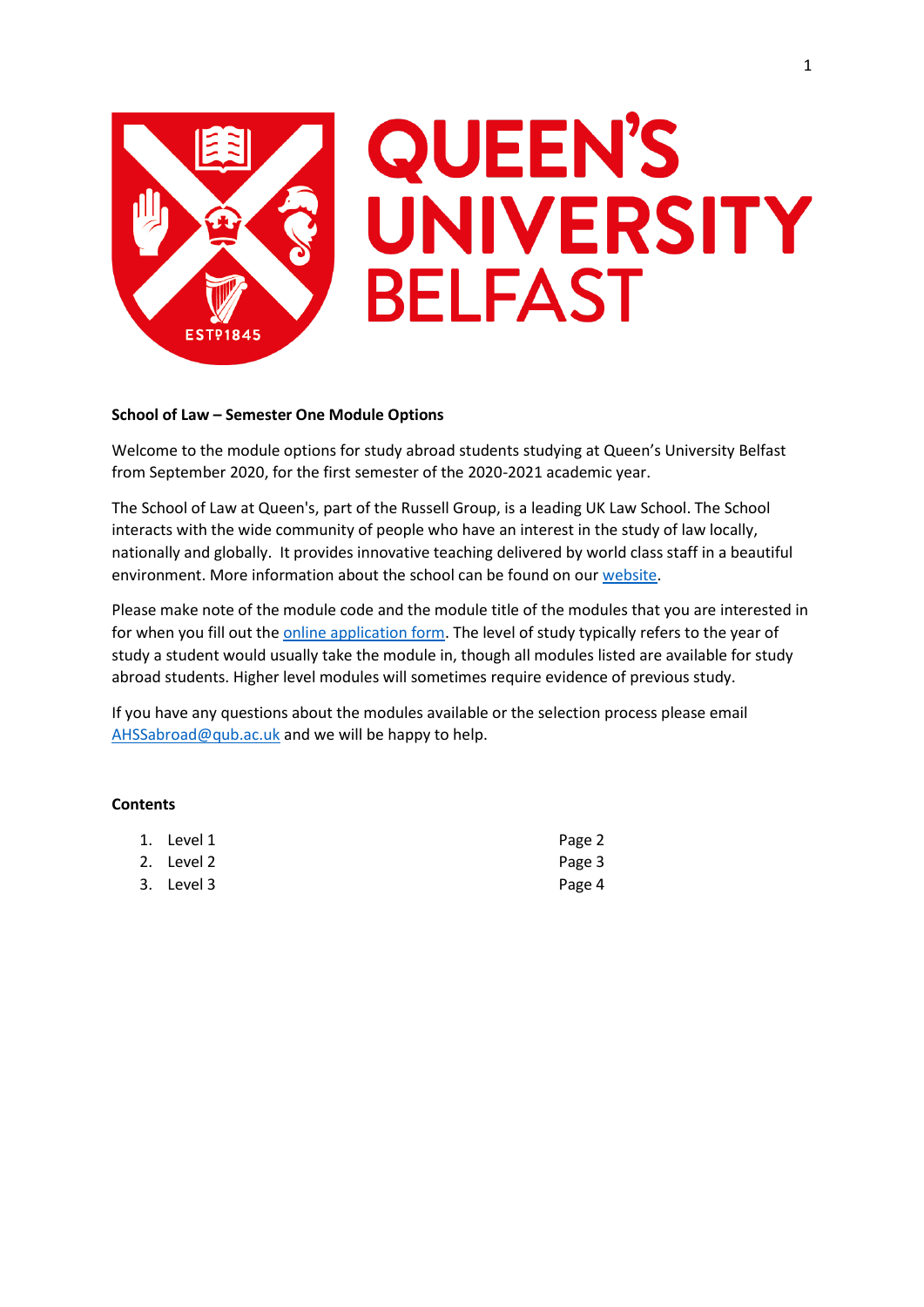# **Level 1**

## **European Constitutional Law**

#### *LAW1020 – Level 1*

The course content will be divided into two main parts. Part 1 will be concerned with the development of the EU and with the powers of its institutions. Part 2 will be concerned with core constitutional principles developed by the EU Courts.

## **Constitutional Law in Context**

# *LAW1021 – Level 1*

Introduces students to the basic institutions and principles of the constitution of the United Kingdom. Examines these institutions and principles in their wider philosophical, historical and political contexts. Introduces a comparative dimension to enable the distinctive features of the constitution to be better understood. Covers the different levels of governance including central government, devolved administrations and supranational institutions and explores the role of nonstate actors in the development and workings of the constitution. Links to the Rights and Accountability module and to the European Constitutional Law module.]

## **Legal Methods and Skills**

#### *LAW1026 – Level 1*

Legal Methods and Skills, as its title makes clear, is designed to introduce students to legal craft specifically, the craft of case-handling. Cases are a primary source of law within both the UK legal system and the common law world more broadly. This course provides students with a staged introduction to case-handling, taking them from the basics of navigation and description to more advanced skills, such as written and oral argument. In so doing, the course also addresses a key question: what is law? Specifically, is law's essence to be found in its form, its function(s), its key actors and institutions, in some combination of these, or in some other way?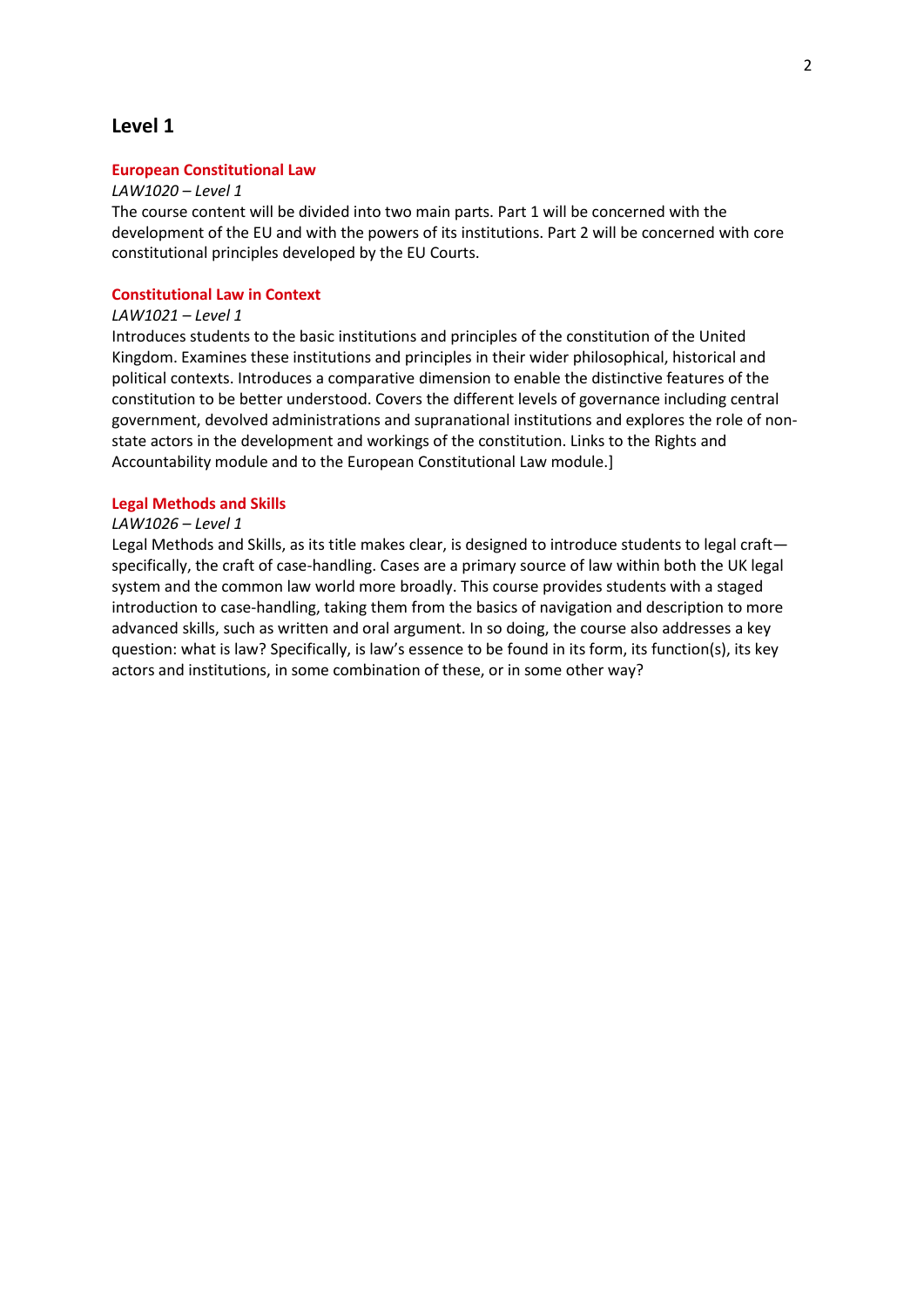# **Level 2**

## **Contract Law**

## *LAW2040 – Level 2*

The course covers the fundamental principles of the general law of contract; rules relating to the formation of contracts and what makes a contract different from a non-binding agreement; key issues concerning the contents of a contract; grounds on which relief may be afforded to a contracting party because of some defect in the making of the contract; ways in which a contract may be ended. The theoretical context in which the module is set is one which stresses the transactional quality of Contract Law, i.e. how it enables transactions to be processed, and how it connects with Torts in a joined up Law of Obligations.

## **Equity**

## *LAW2041 – Level 2*

The course will comprise four major areas of study: 1. The Nature of Equity and its Role in the 21st century; 2. Express Private Trusts; 3. Charitable and Non-charitable Purpose Trusts; 4. Resulting and Constructive Trusts.

## **Introduction to the Law of Torts**

### *LAW2042 – Level 2*

The course covers the fundamental principles of the general law of torts, informed by a theoretical, practical and comparative approach emphasizing the underlying function and role of the law of torts in contemporary society. There is also a recurring stress placed throughout the module on the relationship between the law of contract and tort. What is the law of torts? Syllabus Preview (incl. Human Rights Act 1998). Underlying function and philosophy of torts. Harm to the Person. Deliberate and Negligent harm to the person. Protection of Land. Private Nuisance/Public Nuisance. Protection of Reputation. Defamation. Privacy. Concluding Issues Parties, remedies and defences.

## **European Constitutional Law**

#### *LAW2050 – Level 2*

The course content will be divided into two main parts. Part 1 will be concerned with the development of the EU and with the powers of its institutions. Part 2 will be concerned with core constitutional principles developed by the EU Courts.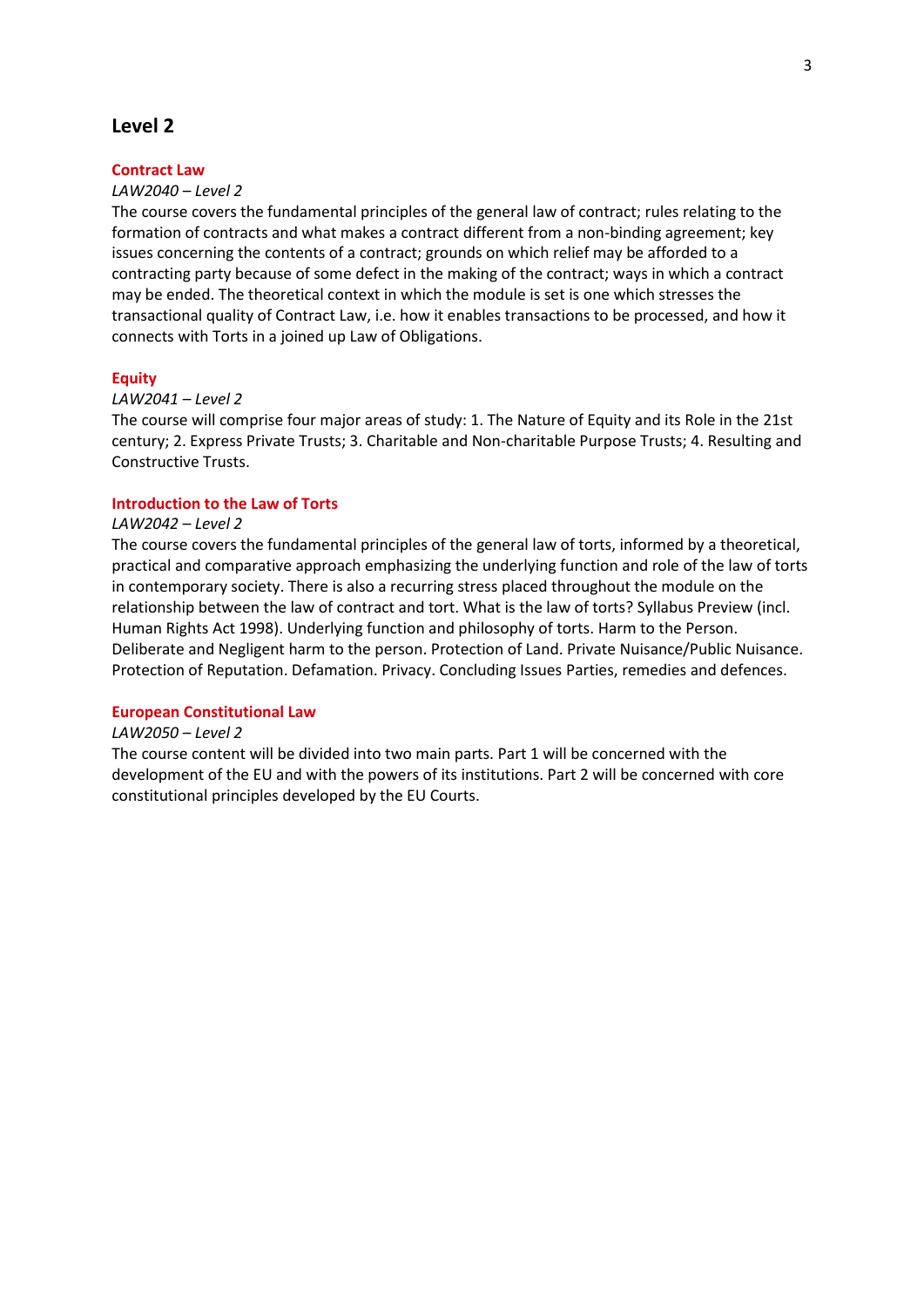## **Level 3**

## **Public International Law**

*LAW3034 – Level 3 – Students may need to show evidence of previous study.*

There has never been a more exciting time to study Public International Law (PIL). Issues of international law and international justice are at the forefront of public debates and feature prominently also in domestic courts to a greater degree than ever before. International law provides the intellectual and the technical underpinnings to large areas of international co-operation. The PIL module covers the major areas of general international law and is not over-specialized. The lectures cover the core topics such as the nature and sources of international law, its relationship with national law but also introduces students to special areas such as international criminal law, and international human rights law. In addition, students will be examining the contextual constraints associated with public international law. The module will also cover the applicable rules governing international relations, and develop an understanding of the specifics of the law-making process in public international law and the intended and unintended consequences of present-day rule-making processes with regards to the politics and philosophy that dominates some of these areas. In sum, the PIL module will enable students to critically examine public international law.

## **Competition Law**

## *LAW3038 – Level 3 – Students may need to show evidence of previous study.*

This module will examine the EU competition law regime governing private market behaviour. Topics covered will include the aims and institutional framework of EC competition law; Article 81 of the EC Treaty prohibiting anti-competitive agreements between undertakings; Article 82 of the EC Treaty prohibiting abuse of a dominant position; enforcement of EC competition law and the approaches towards international competition law.

## **Contract**

## *LAW3044 – Level 3 – Students may need to show evidence of previous study.*

The course covers the fundamental principles of the general law of contract; rules relating to the formation of contracts and what makes a contract different from a non-binding agreement; key issues concerning the contents of a contract; grounds on which relief may be afforded to a contracting party because of some defect in the making of the contract; ways in which a contract may be ended. The theoretical context in which the module is set is one which stresses the transactional quality of Contract Law, i.e. how it enables transactions to be processed, and how it connects with Torts in a joined up Law of Obligations.

#### **Torts**

## *LAW3045 – Level 3 – Students may need to show evidence of previous study.*

The course covers the fundamental principles of the general law of torts, informed by a theoretical, practical and comparative approach emphasizing the underlying function and role of the law of torts in contemporary society. There is also a recurring stress placed throughout the module on the relationship between the law of contract and tort. What is the law of torts? Syllabus Preview (incl. Human Rights Act 1998). Underlying function and philosophy of torts. Harm to the Person. Deliberate and Negligent harm to the person. Protection of Land. Private Nuisance/Public Nuisance. Protection of Reputation. Defamation. Privacy. Concluding Issues Parties, remedies and defences; Course review.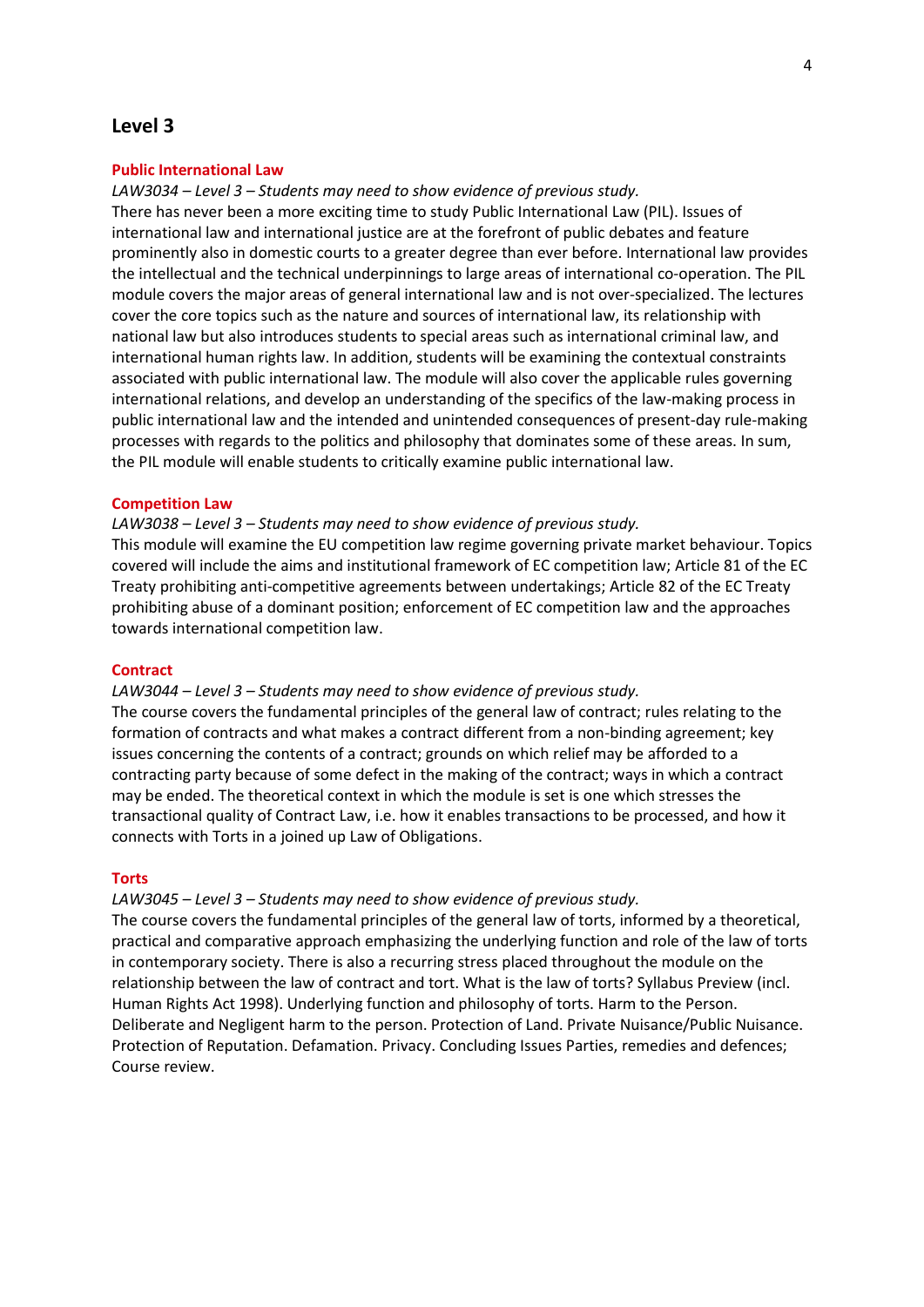#### **Legal Theory**

*LAW3060 – Level 3 – Students may need to show evidence of previous study.*

This module is designed to equip students with the skills to better understand law, to ask questions about what law 'is' and what it 'ought' to be from a variety of perspectives. In doing so, students are encouraged to consider their own views and understandings of law, but also to encounter new views and understandings. This involves moving from a 'black letter' understanding of law and legal rules to engage with law in a more conceptual, creative and critical way. Students will explore a number of different theoretical perspectives which each provide contrasting ways to think about law, legal institutions and contemporary legal problems. These perspectives include Marxism, feminism, queer theory, post colonialism, critical race theory, sociology of law, critical legal studies, and legal positivism. Students will become familiar with the variety of tools which these interdisciplinary theoretical perspectives offer to interrogate law and ask critical questions about its everyday operation. The questions these theoretical tools help us to ask include 'What role does law play in society?', 'Is law neutral?', 'What do the ideas of "justice" and "equality" mean?', 'What is the relationship between law and social change?

#### **Criminology: Theory and Practice**

*LAW3066 – Level 3 – Students may need to show evidence of previous study.*

This course is designed to offer students an introduction to some of the key issues and controversies surrounding the study of crime from a social scientific perspective. Crime will be understood as a legal and social construct rather than as an unchallengeable fact. Crimes are legally defined, they vary over time and between jurisdictions, they are therefore clearly linked to questions of power and powerlessness, gender, race and a host of other variables. The analysis of the criminal justice process, therefore, will be underpinned by such critical views. These issues will explored through an array of national and international research evidence, and will also draw upon current developments and the lecturers' own research. Drawing on inter-disciplinary sources and establishing an academic agenda for critical analysis it considers the foundations of and alternatives to criminal justice in the context of a society and social order that is ' in transition'. Finally, it seeks to develop interdisciplinary skills and to encourage a full appreciation of the social nature of legal regulation and the role of criminology in understanding and resolving conflict.

#### **Sentencing**

*LAW3073 – Level 3 – Students may need to show evidence of previous study.* • Theories of Punishment • Sentencing and Human Rights • Pre-Sentence Decisions • The Sentencing Process • Custodial Sentences • Non-Custodial Sentences • Sentencing the Young Offender

## **International Trade Law**

*LAW3077 – Level 3 – Students may need to show evidence of previous study.*

Following a brief overview of the events that led to the formulation of World Trade Organisation, the module will concentrate on the substantive obligations in the agreements that form part of the WTO Agreement, including the general principles of mostfavoured nation treatment and nondiscrimination, subsidies, antidumping and countervailing duties, safeguards, trade in services and trade-related intellectual property rights. It will also examine the dispute settlement system of the WTO and consider future needs trends in international trade regulation, including competition law, environmental protection and the growing role of developing countries.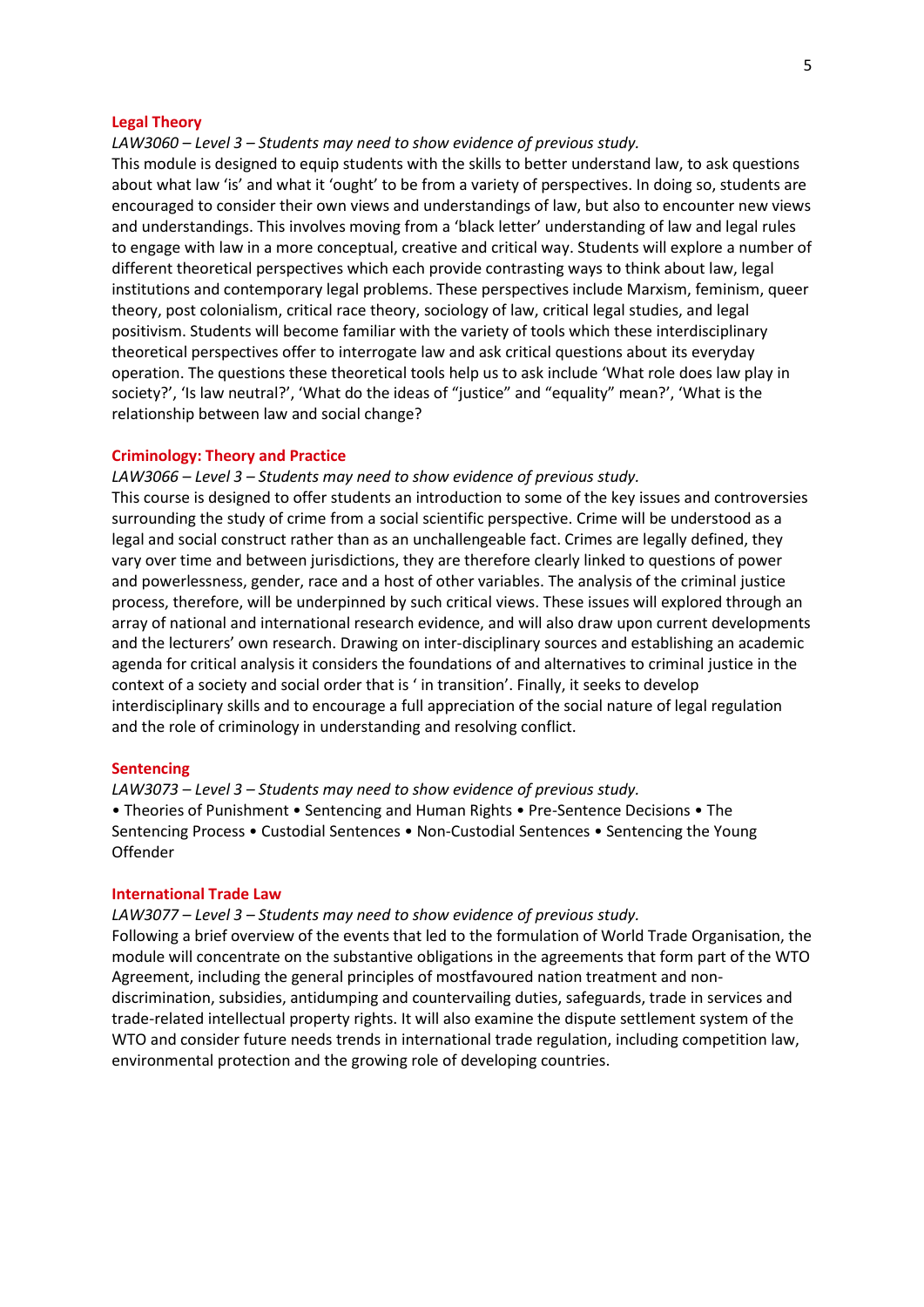#### **Company Law and Corporate Governance**

## *LAW3082 – Level 3 – Students may need to show evidence of previous study.*

The course covers legal and regulatory issues largely pertaining to corporate governance in the UK and elsewhere. The aim of the module is both to introduce the student to the core components of UK Company Law and to discuss these components in the light of the regulatory regime that has developed around the corporate governance of large, especially multinational enterprises. We draw not only on debates around legal codes, but on socio-legal and other bodies of scholarship aimed at addressing theories of corporate governance and issues addressed in the UK Corporate Governance Code. We also discuss other matters relating to such issues as corporate social responsibility, corporate criminal responsibility and the regulation of particular sectors (banking, mining etc).

## **International Humanitarian Law**

## *LAW3089 – Level 3 – Students may need to show evidence of previous study.*

Atrocities in Syria, Ukraine and Central African Republic involving massacres of civilians, abduction of children, and violations of the laws of war highlight the indiscriminate nature of warfare. International humanitarian law (IHL) is a core component of international law and is supposed to govern the conduct of hostilities (and minimise its excesses). Consideration will thus turn on whether this field can be truly considered humane? The module will begin by charting the history and legal basis of IHL, exploring the work of the Red Cross, the development of the Geneva Conventions, humanitarian intervention, accountability, and key principles in IHL. Further seminars will explore contemporary and technological challenges with conducting hostilities in a humane way through lectures, group work, presentations, and mock simulations.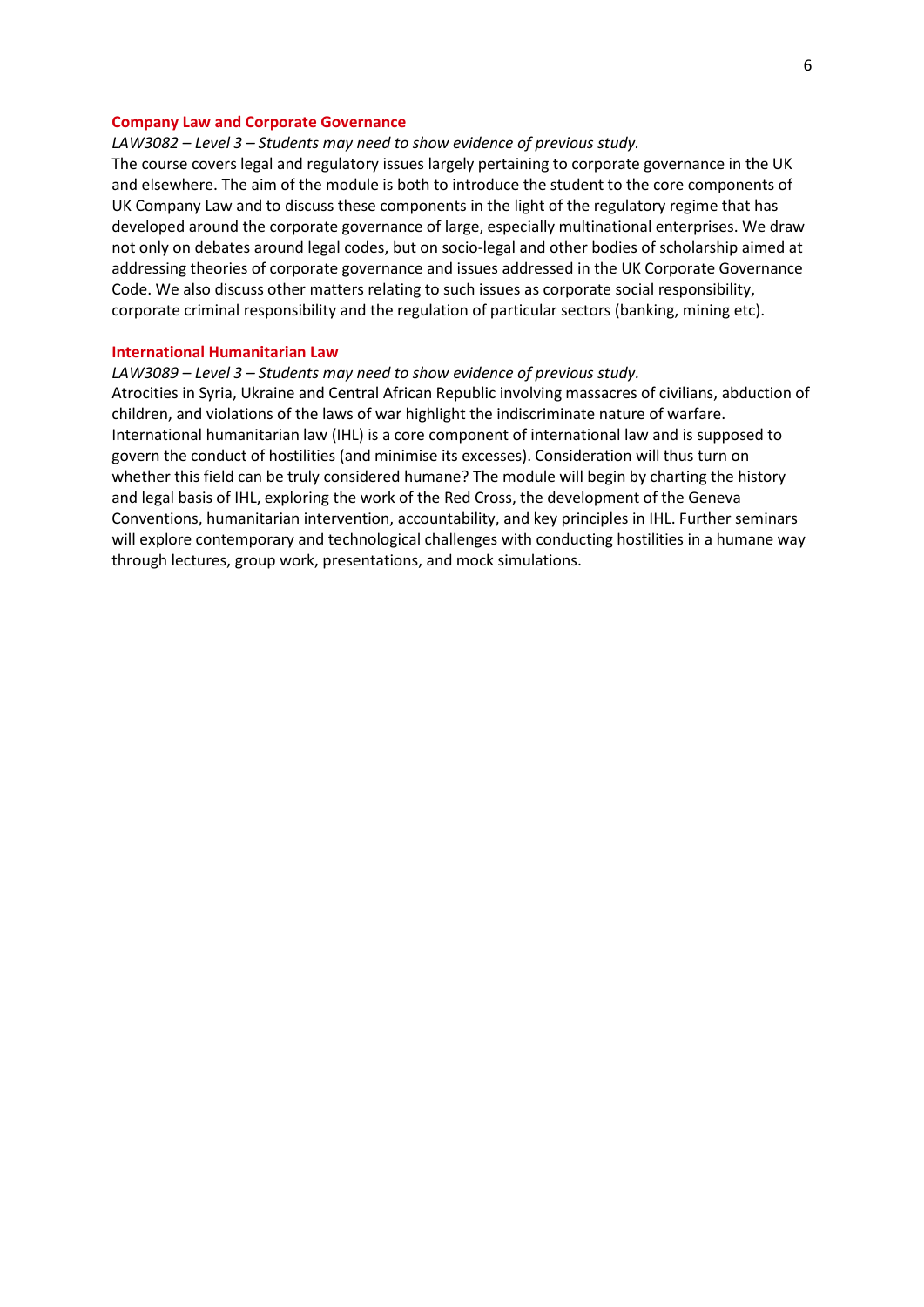#### **Business and Human Rights**

*LAW3090 – Level 3 – Students may need to show evidence of previous study.*

This module is designed to provide students with an overview of important issues in the interactions of business and human rights. Global corporations have a profound effect on the social, economic and environmental lives of the people with whom, directly or indirectly, they interact. They have come to rely on human rights discourse and on human rights NGOs to govern and legitimate their global operations. Many human rights activities, at the same time, focus on commerce as both a problem and a solution in the pursuit of human rights norms at a global level. All this occurs in an environment where states either do not or struggle to impose human rights duties on corporations, and especially on those corporations that operate on a global scale. Our primary focus in this module is on attempts to construct human rights regimes around the governance of global corporations. We cover issues especially around the international regulation of human rights through and around law, important interactions between state and non-state actors and human rights discourses and obligations across corporate groups, through value chains and in investment operations. As such, the course will be divided up as follows:

Part 1: Introduction This will introduce some of the basic concepts of the course, ideas such as globalisation, the shift from government to governance and the impact that this has on our understanding of Human Rights norms

Part 2: The Code This part of the course will open with the idea of codes, and why companies seem to like codes. After focussing on the company code, interest then turns to external codes including, but not limited to, Global Compact, the OECD Guidelines for Multi National Enterprises and the UN Principles on Business and Human Rights (The Ruggie Principles) . This stage of the course is introducing students to more soft law principles.

Part 3: The Issues Whereas the course to date is more knowledge driven, at this point we are interested in developing the skills of evaluation, through focusing on a few key issues within the Business and HR framework. This include things like extraction, corruption, environment (although these are subject to change from year to year depending on the key issues within the field at that time).

Part 4: The Future of Business and Human Rights This marks the last stage of the course where students will start to think about corporate –led human rights protections via their Corporate Social Responsibility policies.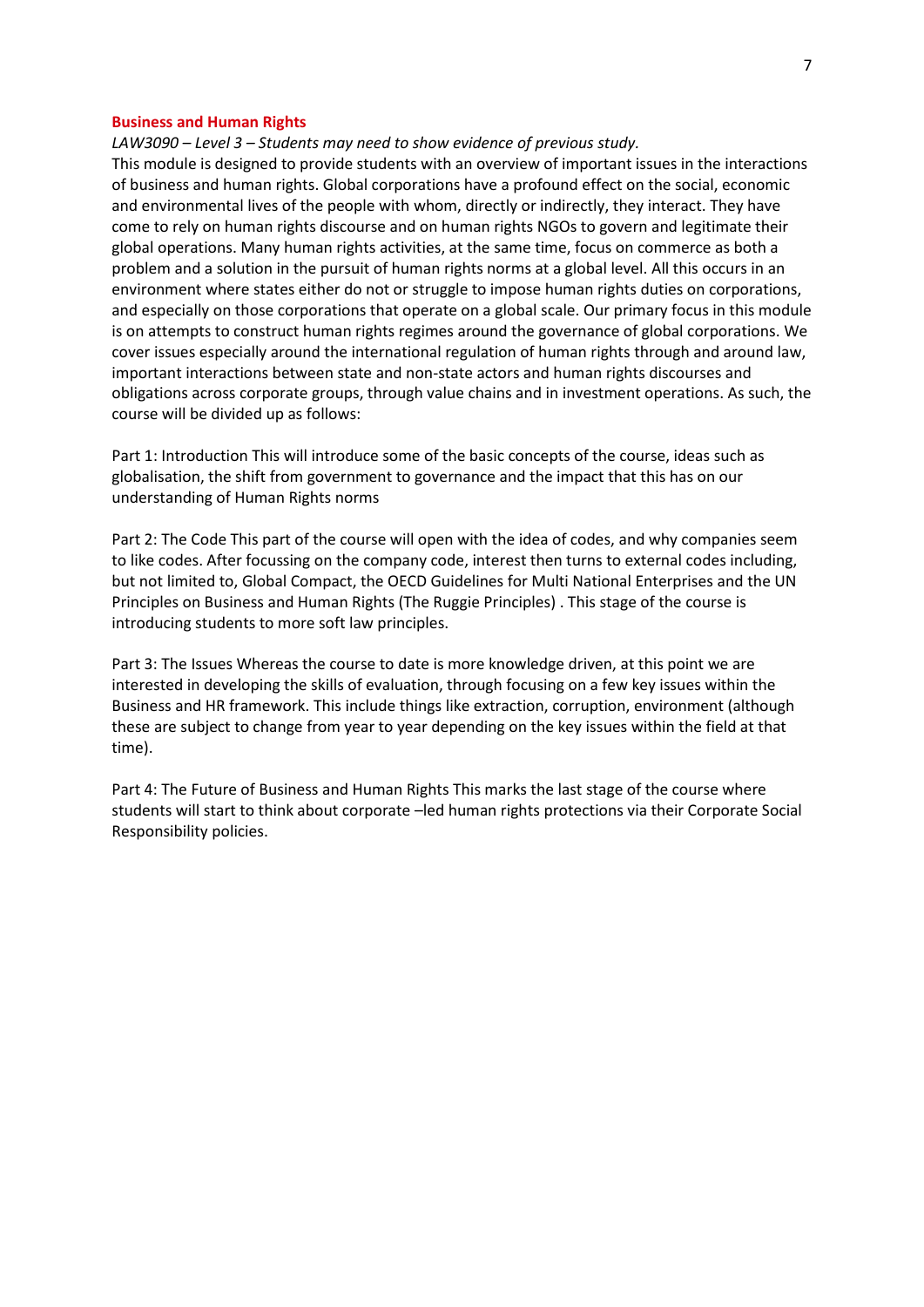## **International Criminal and Transitional Justice**

*LAW3093 – Level 3 – Students may need to show evidence of previous study.* Since the Second World War international criminal justice has emerged as a body of law to hold individuals responsible for mass atrocities. This module aims to introduce students to the key questions on the relationships between international law, justice and the transition from conflict in the 21st century through an exploration of law, criminological and social theory and case studies. The module adopts a broad interdisciplinary approach to mapping these connected issues and draws on a range of source and geo-political contexts (Latin America and Africa). It touches on contemporary controversies with international justice and domestic political conflicts, such as the intervention of the ICC in Palestine, criminal responsibility child soldiers, and reparations by multinational corporations.

### **Equity**

*LAW3096 – Level 3 – Students may need to show evidence of previous study.* The course will comprise four major areas of study: 1. The Nature of Equity and its Role in the 21st century; 2. Express Private Trusts; 3. Charitable and Non-charitable Purpose Trusts; 4. Resulting and Constructive Trusts.

## **EU Constitutional Law**

*LAW3097 – Level 3 – Students may need to show evidence of previous study.* The course content will be divided into two main parts. Part 1 will be concerned with the development of the EU and with the powers of its institutions. Part 2 will be concerned with core constitutional principles developed by the EU Courts.

## **Global Business Law and Regulation**

*LAW3101 – Level 3 – Students may need to show evidence of previous study.* The role of law and regulation in the global economy shifted significantly over the past decades, This shift has been described as a shift to a modern regulatory state or to regulatory capitalism which is based on a complex mix of private and public regulation. This module focuses on the role of law and regulation in the area of global business and introduces students to key theoretical issues and practical problems affecting the operation of business in the global economy. Students will gain a detailed understanding and knowledge of the motives and drivers behind global business law and regulation, the dynamics of regulatory change and the problems, flaws, and challenges of global business law and regulation.

Contents include: • Key terms: regulation, governance, regulatory governance • Globalisation and objectives of global business regulation • Explaining regulation: theoretical approaches to (business) law and regulation • The role and power of lawmakers, regulators, firms and other actors in regulating business • The early Regulatory State, the modern Regulatory State, and Regulatory Capitalism • Good Regulatory Governance: From Better to Smarter Regulation and Law-making • Rules, Implementation, Compliance, and Enforcement • Public and private regulation of global business and finance • Transparency, accountability and regulation in the area of global business law • The international institutional regime for global business and finance: forum shifting and regulatory competition • Globalisation, international harmonisation: regulatory competition vs regulatory cooperation • The European Union as a Regulatory State in global business regulation • The British Regulatory State and its role in global business regulation • Regulation in selected areas and regulating industries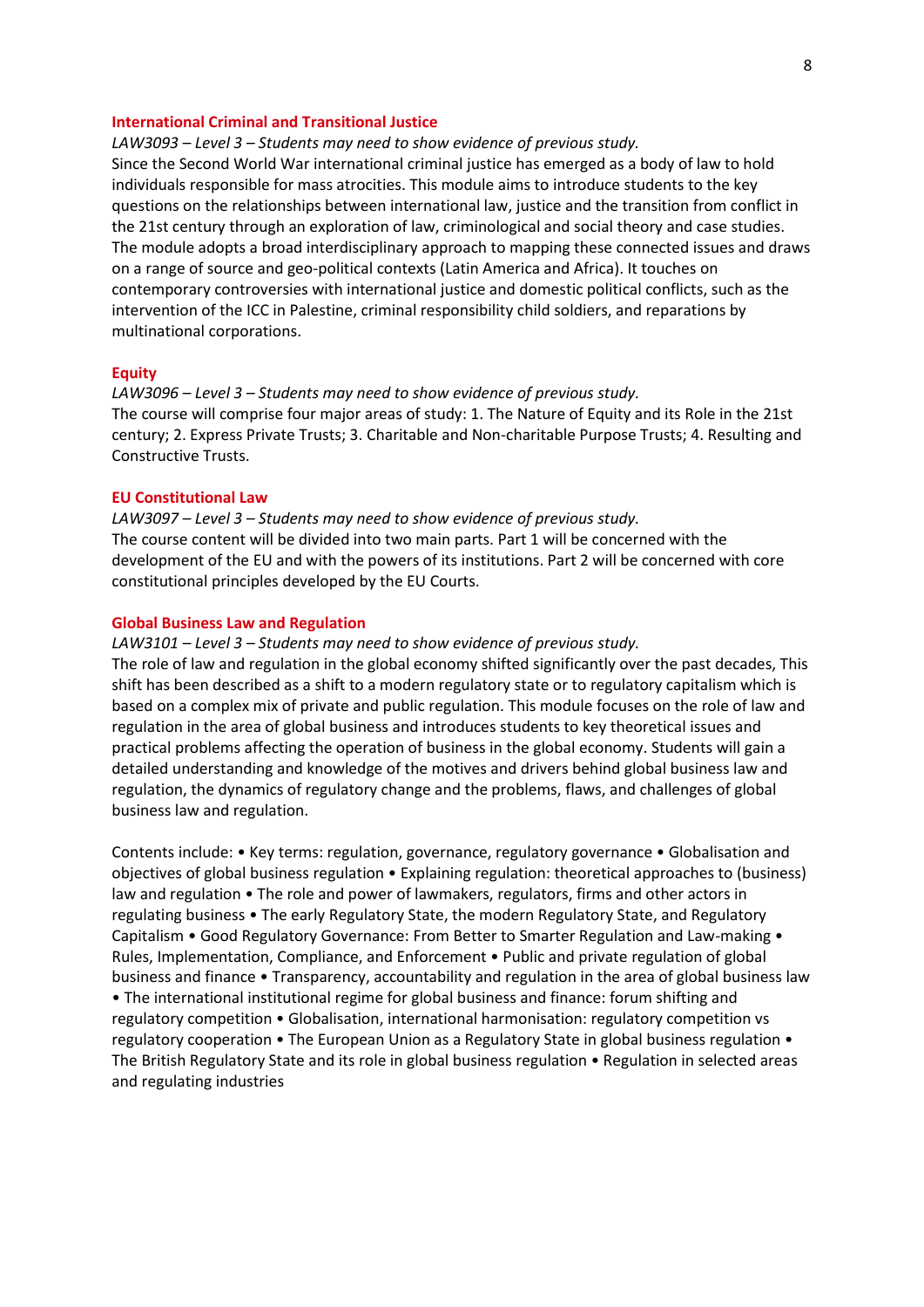#### **Legal Methods and Skills**

### *LAW3103 – Level 3 – Students may need to show evidence of previous study.*

Legal Methods and Skills, as its title makes clear, is designed to introduce students to legal craft specifically, the craft of casehandling. Cases are a primary source of law within both the UK legal system and the common law world more broadly. This course provides students with a staged introduction to case-handling, taking them from the basics of navigation and description to more advanced skills, such as written and oral argument. In so doing, the course also addresses a key question: what is law? Specifically, is law's essence to be found in its form, its function(s), its key actors and institutions, in some combination of these, or in some other way?

## **Constitutional Law in Context**

## *LAW3104 – Level 3 – Students may need to show evidence of previous study.*

Introduces students to the basic institutions and principles of the constitution of the United Kingdom. Examines these institutions and principles in their wider philosophical, historical and political contexts. Introduces a comparative dimension to enable the distinctive features of the constitution to be better understood. Covers the different levels of governance including central government, devolved administrations and supranational institutions and explores the role of nonstate actors in the development and workings of the constitution. Links to the Rights and Accountability module and to the European Constitutional Law module.

#### **Law and Psychology**

## *LAW3111 – Level 3 – Students may need to show evidence of previous study.*

This module provides students with an introduction to the role of psychology within the law and in the operation of legal systems. It aims to explore both the presence of psychological concepts within the substance of the law and the ways in which a range of legal skills is imbued with processes and dynamics that have psychological underpinnings. Group work and problem-based learning (PBL) approaches will form an integral part of the module.

The module will begin with an examination of skills development within a group context, including (but not limited to): individual learning styles, formation of group identity, legal research, individual roles within groups, conflict resolution and communication (oral and written). There will be discussion of psychological and organisational theories throughout.

In the second part of the module, the focus will be on areas of the law where psychological factors (including emotion, group behaviour, mental capacity) play a role, for example in criminal law, property law and obligations. There will also be an examination of decision-making processes within the justice system (e.g. juries), lie detection, eyewitness testimony and the role of the forensic psychologist.

The final part of the module will explore a mixed-subject PBL scenario, in which students identify key legal issues and conduct research into both substantive and normative areas of law, including the relevant psychological components. There will be opportunities for students to engage in presentations within class, based on group work.